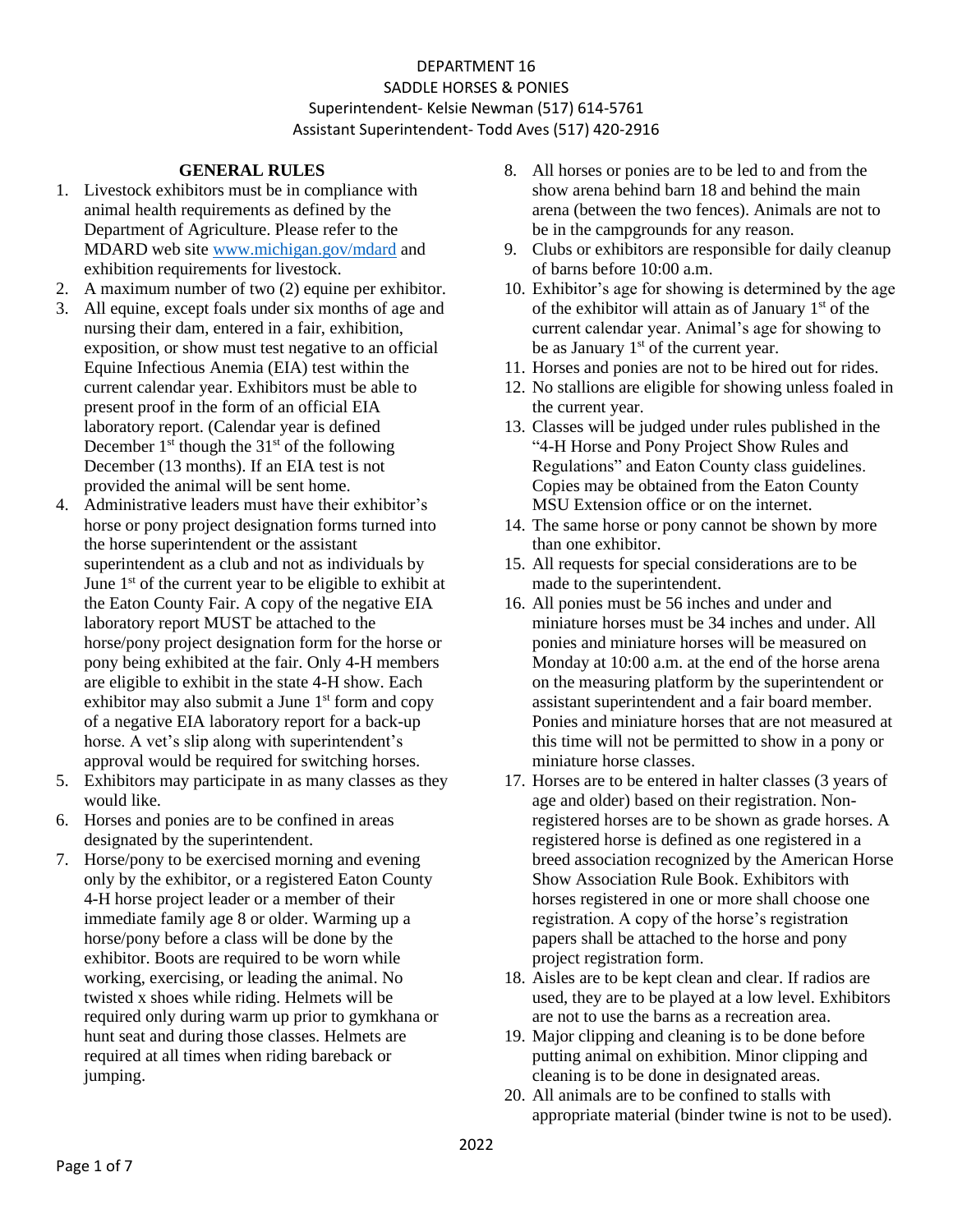- 21. All horses/ponies in all classes must be serviceably sound.
- 22. Bedding must be clean straw, pine chips, or sawdust.
- 23. Exhibitor and parent/guardian must sign an exhibitor agreement at check-in time.
- 24. Exhibits removed by any person or persons prior to release without permission and early release form signed by superintendent and fair board liaison will forfeit placements, ribbons or trophies for that exhibit and will not be allowed to enter the following year.
- 25. Check-in time will be Sunday, 10:00 a.m. to 8:00 p.m. No exceptions will be made without prior notice and approval by the superintendent.
- 26. All overall high point awards will be presented Friday at 5:00 p.m.
- 27. Each horse exhibitor will pay \$100 per stall ( \$80 for stall rent , \$5 for manure fee , \$5 for Horse Barn Fund & \$10 for judges and trophies ). We will determine tack stalls (a maximum of four exhibitors per tack stall). Tack stalls that are assigned to clubs will be free of charge. If you are interested in another tack stall, you can contact Kelsie or Todd between June 10 and June 24 to see if any extra tack stalls are available. Additional tack stalls that you reserve will be \$80. Fees are due on June 1st. Please write one check payable to the Eaton County Agricultural Society that covers all the horses and ponies in that club.
- 28. Two-horse stipulations must be:
	- a. 13 years and older
	- b. Cannot show two horses in same discipline
	- c. Cost for second horse is \$100.
	- d. Must state on June 1<sup>st</sup> form which horse you are taking to state show.
- 29. A back-up horse may not be brought in after checkin time which is on Sunday from 10:00 a.m. to 8:00 p.m.

# **HORSE AND PONY SHOW SCHEDULE**

#### **Monday**

| Leaders meeting              |
|------------------------------|
| Draft horse decorating class |
| Halter                       |
| Fitting & Showmanship        |
| PeeWee/ Proud Equestrians    |
| Gymkhana Warm-Up             |
| Gymkhana                     |
|                              |

# **Tuesday**

9:00 a.m. English Pleasure Followed by English Equitation Followed by Western Pleasure Followed by Western Horsemanship 4:30 p.m. Gymkhana Warm-Up 5:00 p.m. Gymkhana

### **Wednesday**

9:00 a.m. Bareback Equitation Followed by Basic Riding Pattern Walk/Trot Followed by Ranch Riding Pattern Followed by Reining Pattern Followed by Driving Classes 4:30 p.m. Gymkhana Warm-Up 5:00 p.m. Gymkhana

# **Thursday**

9:00 a.m. Walk/Trot Championship Followed by Youth Versatility Followed by Crandell Memorial Followed by Trail Class

# **Friday**

TBD Fun events 3:00 p.m. Costume Class 5:00 p.m. Overall high point awards **Saturday** 8:30 a.m. Large Animal Livestock Sweepstakes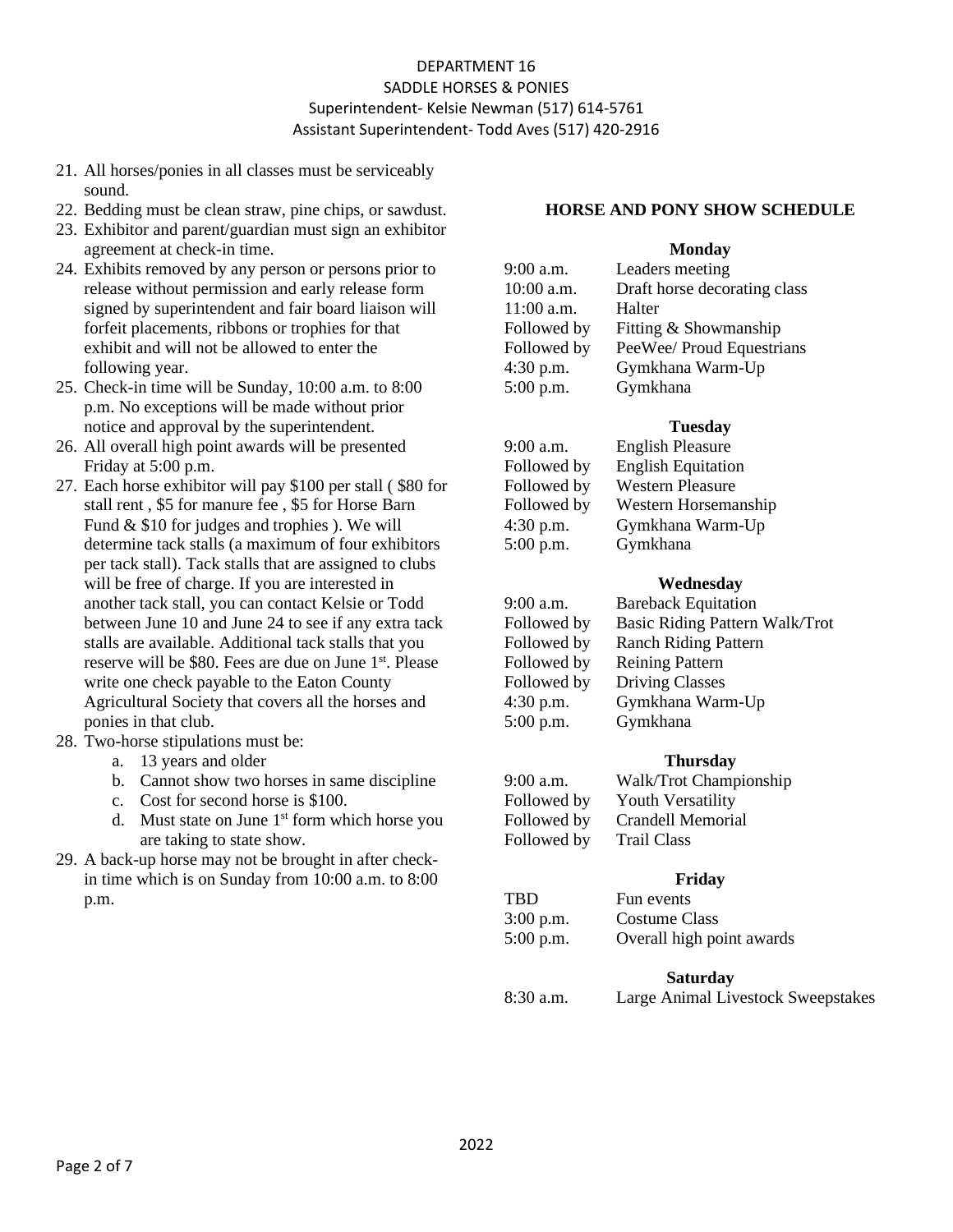#### **\*\*\*MONDAY\*\*\***

✓ **Meeting at horse arena at 9 a.m.**

# **SECTION 1- DRAFT HORSE DECORATING Ribbons Starting at 10 a.m.**

1. Draft Horse Decorating class

#### **SECTION 2- HALTER Ribbons Starting at 11 a.m.**

(Not eligible for Thursday's championship classes)

# **Horses**

Class

- 2. All yearlings and 2-year-olds
- 3. Stock horse halter
- 4. Color breed halter
- 5. Fine breed halter
- 6. Non-registered/Grade

# **Championship**

# **(1st and 2nd place winners from all horse halter classes)**

**Class** 

7. Champion and reserve champion

# **Pony and Miniature Horses**

Class

- 8. All Miniature Horses
- 9. All Ponies

# **Championship**

**(1st and 2nd place winners from miniature horses and pony halter classes)** Class 10. Champion and Reserve Champion 11.

### **SECTION 3- FITTING AND SHOWMANSHIP Ribbons**

# **Horses, Ponies, and Miniature Horses combined**

Class

12. Draft Horse Showmanship- All Ages

- 13. Ages 16 and over
- 14. Ages 13-15
- 15. Ages 11-12
- 16. Ages 8-10
- 17. Champion and Reserve Champion- Draft Horse All Ages
- 18. Champion and Reserve Champion- Ages 13 & over
- 19. Champion and Reserve Champion- Ages 12 & under

# **SHOWMAN SWEEPSTAKES**

Champion and Reserve Champion in section 2 will compete on an equal basis for horse, miniature horse, and pony. Champion and Reserve champion from this class will compete in the Large Animal Sweepstakes Showmanship Contest on Saturday morning.

# **Awards donated by Chester Blacksmith Shop, Steve and Karen Newman, in memory of Doug Shultz.**

Class 20. Grand and Reserve Showman

# **SECTION 4 PEE WEE PROUD EATON COUNTY EQUESTRIAN RIDERS**

All exhibitors who wish to participate in the Pee Wee and Proud Eaton County Equestrian Riders classes must make arrangements prior to fair with an exhibitor showing at the Eaton County Fair to use their horse. The horse/pony must already be on the grounds. Exhibitor must be accompanied by parent/guardian or exhibitor whose horse/pony is being used as long as parent/guardian is in the ring. A cowboy hat or helmet is required during showmanship. Helmets must be worn during pleasure and gymkhana classes.

- 21. Showmanship pee wee & proud equestrians with appropriate spotters and assistants
- 22. Pleasure pee wee & proud equestrians WALK ONLY with appropriate spotters and assistants
- 23. Gymkhana pee wee & proud equestrians walk/trot with appropriate spotters and assistants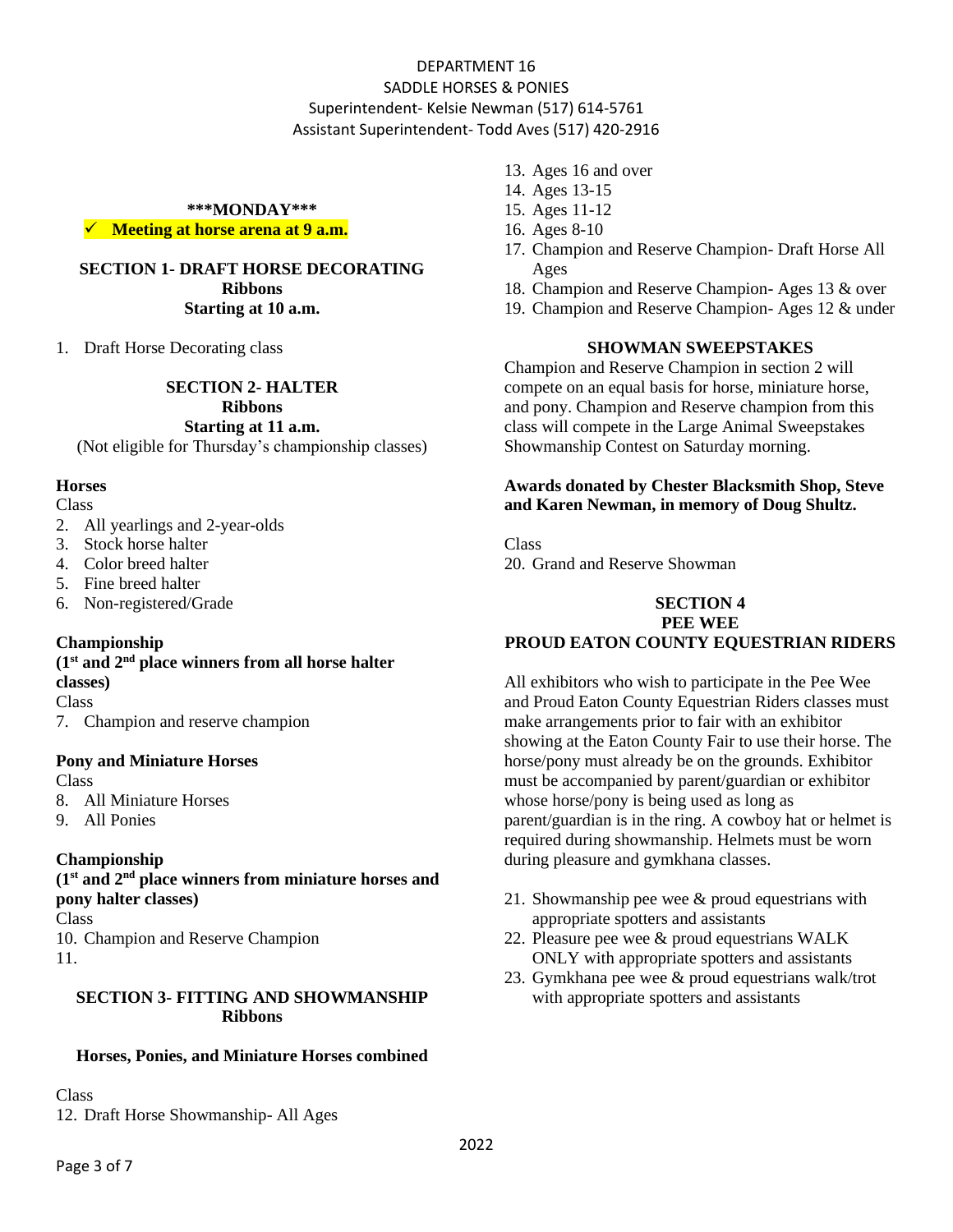### **SECTION 5- GYMKHANA RIBBONS**

# (Walk/trot riders may enter these classes, no cantering) **To begin at 5:00 p.m.**

- 24. Horse Cloverleaf Barrel Race ages 16 and over
- 25. Horse Cloverleaf Barrel Race ages 13-15
- 26. Horse Cloverleaf Barrel Race ages 11-12
- 27. Horse Cloverleaf Barrel Race ages 8-10
- 28. Pony Cloverleaf Barrel Race ages 13 and over
- 29. Pony Cloverleaf Barrel Race ages 12 and under
- 30. Horse Indiana Flag Race ages 16 and over
- 31. Horse Indiana Flag Race ages 13-15
- 32. Horse Indiana Flag Race ages 11-12
- 33. Horse Indiana Flag Race ages 8-10
- 34. Pony Indiana Flag Race ages 13 and over
- 35. Pony Indiana Flag Race ages 12 and under
- 36. Horse Butterfly Pole Race ages 16 and over
- 37. Horse Butterfly Pole Race ages 13-15
- 38. Horse Butterfly Pole Race ages 11-12
- 39. Horse Butterfly Pole Race ages 8-10
- 40. Pony Butterfly Pole Race ages 13 and over
- 41. Pony Butterfly Pole Race ages 12 and under
- 42. Horse Gymkhana ages 16 and over
- 43. Horse Gymkhana ages 13-15
- 44. Horse Gymkhana ages 11-12
- 45. Horse Gymkhana ages 8-10
- 46. Pony Gymkhana ages 13 and over
- 47. Pony Gymkhana ages 12 and under

#### **\*\*\*TUESDAY\*\*\***

### **SECTION 6- ENGLISH PLEASURE Ribbons Horses and ponies combined Starting at 9:00 a.m.**

#### **Hunt Seat**

Class 48. Ages 16 and over 49. Ages 13-15 50. Ages 11-12 51. Ages 8-10

#### **Saddle Seat**

Class 52. Ages 16 and over 53. Ages 13-15

54. Ages 11-12 55. Ages 8-10

# **WALK/TROT HUNT SEAT**

(Exhibitors entering these classes will not be able to enter any classes requiring a canter) 56. Ages 13 and over 57. Ages 12 and under

#### **SECTION 7- ENGLISH EQUITATION Horses and ponies combined Ribbons**

# **Hunt Seat**

**Class** 58. Ages 16 and over 59. Ages 13-15 60. Ages 11-12 61. Ages 8-10

# **Saddle Seat**

**Class** 62. Ages 16 and over 63. Ages 13-15 64. Ages 11-12 65. Ages 8-10

#### **WALK/ TROT ENGLISH EQUITATION**

(Exhibitors entering these classes will not be able to enter any classes requiring a canter) 66. Ages 13 & over 67. Ages 12 & under

#### **SECTION 8- WESTERN PLEASURE Horses and ponies combined Ribbons**

### Class 68. Ages 16 and over 69. Ages 13-15 70. Ages 11-12

- 71. Ages 8-10
- 

# **WALK/ TROT WESTERN PLEASURE**

(Exhibitors entering these classes will not be able to enter any classes requiring a canter) 72. Ages 13 & over

73. Ages 12 & under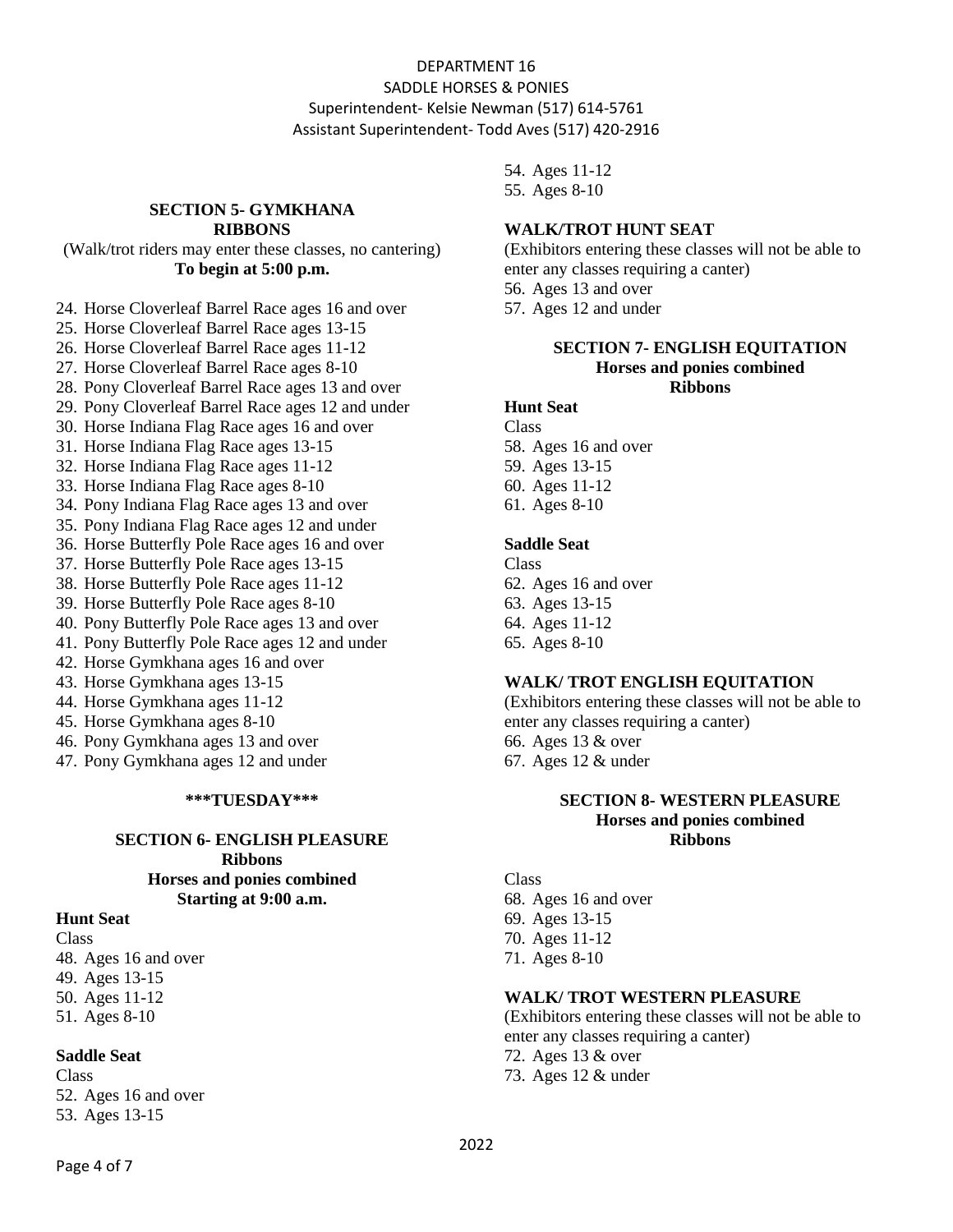# **SECTION 9- WESTERN HORSEMANSHIP**

**Ribbons Horses and ponies combined Chaps are optional** 

Class

74. Ages 16 and over 75. Ages 13-15 76. Ages 11-12 77. Ages 8-10

# **WALK/ TROT WESTERN HORSEMANSHIP**

(Exhibitors entering these classes will not be able to enter any classes requiring a canter) 78. Ages 13 & over 79. Ages 12 & under

# **SECTION 10- GYMKHANA**

**Ribbons** 

(Walk/trot riders may enter these classes, no cantering) **To begin at 5:00 p.m.**

**Class** 

- 80. Horse Speed and Action ages 16 and over
- 81. Horse Speed and Action ages 13-15
- 82. Horse Speed and Action ages 11-12
- 83. Horse Speed and Action ages 8-10
- 84. Pony Speed and Action ages 13 and over
- 85. Pony Speed and Action ages 12 and under
- 86. Horse Pole Bending ages 16 and over
- 87. Horse Pole Bending ages 13-15
- 88. Horse Pole Bending ages 11-12
- 89. Horse Pole Bending ages 8-10
- 90. Pony Pole Bending ages 13 and over
- 91. Pony Pole Bending ages 12 and under
- 92. Horse U-Turn ages 16 and over
- 93. Horse U-Turn ages 13-15
- 94. Horse U-Turn ages 11-12
- 95. Horse U-Turn ages 8-10
- 96. Pony U-Turn ages 13 and over
- 97. Pony U-Turn ages 12 and under

# **\*\*\*WEDNESDAY\*\*\* SECTION 11- BAREBACK EQUITATION Ribbons Horses and ponies combined Starting at 9:00 a.m.**

**Class** 98. Ages 16 and over 99. Ages 13-15 100. Ages 11-12 101. Ages 8-10

### **WALK/ TROT BAREBACK EQUITATION**

(Exhibitors entering these classes will not be able to enter any classes requiring a canter)

- 102. Ages 13 & over
- 103. Ages 12 & under

# **SECTION 12- BASIC RIDING PATTERN WALK/TROT**

# **Ribbons**

(exhibitors entering in these classes will not be able to enter any classes requiring a canter)

# **Horses and ponies combined**

#### **Class**

- 104. Ages 13 and over
- 105. Ages 12 and under

#### **SECTION 13- RANCH RIDING PATTERN Horses and ponies combined Ribbons**

- 106. Ages 16 and over
- 107. Ages 13-15
- 108. Ages 11-12
- 109. Ages 8-10

# **SECTION 14- REINING PATTERN Ribbons Horses and ponies combined**

#### Class

- 110. Ages 16 and over
- 111. Ages 13-15
- 112. Ages 11-12
- 113. Ages 8-10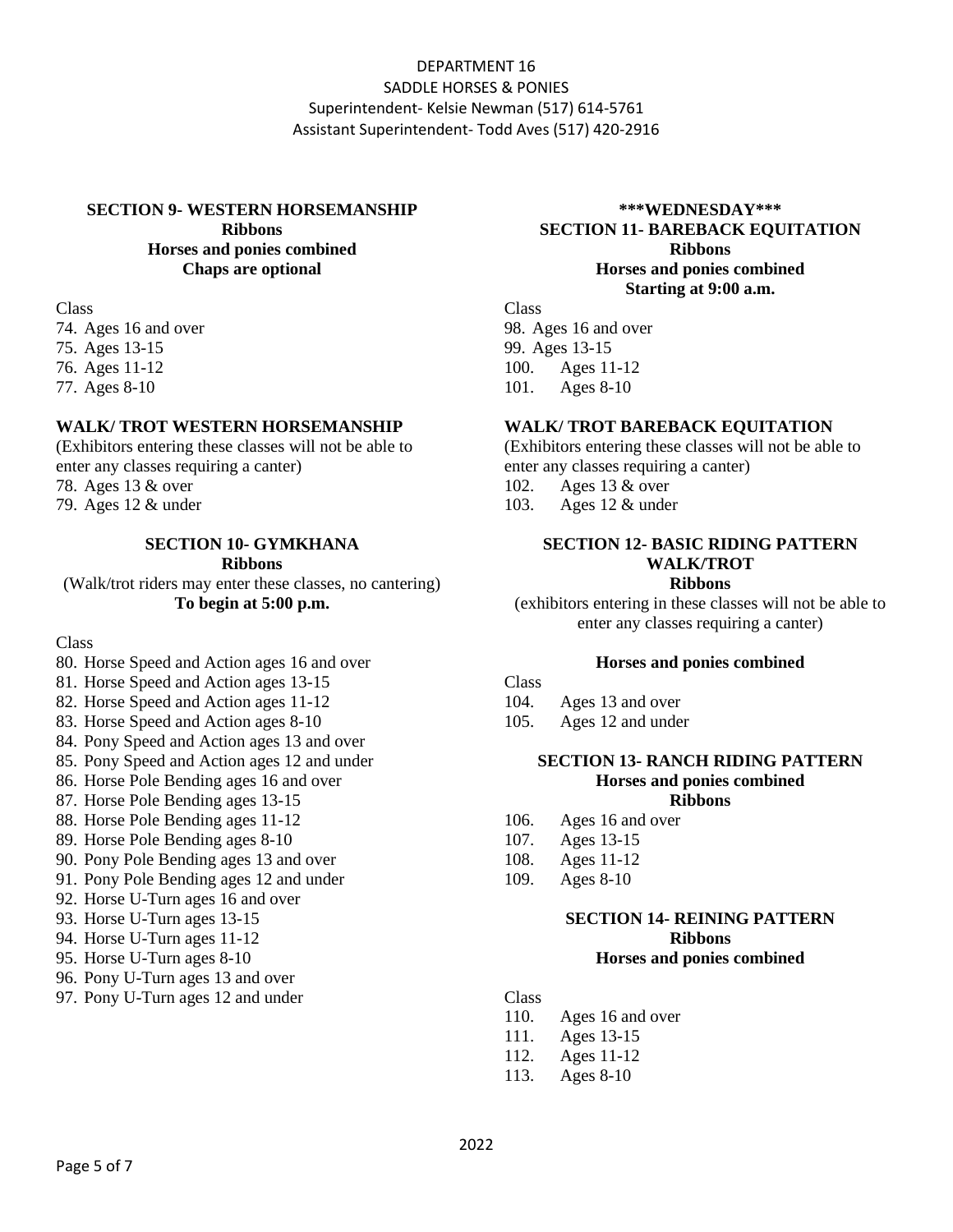# **SECTION 15- DRIVING Horses and ponies combined Ribbons**

Class

114. Pleasure Driving Class- All Ages

115. Obstacle Course

### **SECTION 16- GYMKHANA Ribbons**

- (Walk/trot riders may enter these classes, no cantering) **To begin at 5:00 p.m.**
- 116. Horse Keyhole ages 16 and over
- 117. Horse Keyhole ages 13-15
- 118. Horse Keyhole ages 11-12
- 119. Horse Keyhole ages 8-10
- 120. Pony Keyhole ages 13 and over
- 121. Pony Keyhole ages 12 and under
- 122. Horse Big T ages 16 and over
- 123. Horse Big T ages 13-15
- 124. Horse Big T ages 11-12
- 125. Horse Big T ages 8-10
- 126. Pony Big T ages 13 and over
- 127. Pony Big T ages 12 and under
- 128. Horse Stake Race ages 16 and over
- 129. Horse Stake Race ages 13-15
- 130. Horse Stake Race ages 11-12
- 131. Horse Stake Race ages 8-10
- 132. Pony Stake Race ages 13 and over
- 133. Pony Stake Race ages 12 and under

# **\*\*\*THURSDAY\*\***

# **Beginning at 9:00 a.m.**

# **SECTION 17- WALK/TROT CHAMPIONSHIP Horses and ponies combined**

(Exhibitors who placed first through sixth in walk/trot pleasure classes)

- 134. Champion and Reserve Champion ages 13 and over
- 135. Champion and Reserve Champion ages 12 and under

### **SECTION 18- YOUTH VERSATILITY CHAMPIONSHIP**

(Exhibitors in the walk/trot/canter pleasure classes who placed first through sixth)

136. Youth Versatility ages 12 and under **Awards sponsored by Diana Newman**  137. Youth Versatility ages 13 and over

**Awards sponsored by Duane and Laurie Haring** 

# **SECTION 19- DARRELL A. CRANDELL MEMORIAL CHAMPIONSHIP Beginning at 1:00 p.m.**

### **Class**

138. Exhibitors ages 12 years and under as of January 1<sup>st</sup> of the current year who placed first through sixth throughout the week in their gymkhana classes.

### **SECTION 20- GYMKHANA CHAMPIONSHIP AGES 13 & OVER Beginning at 1:00 p.m.**

139. Exhibitors ages 13 years and older as of January 1<sup>st</sup> of the current year who places first through sixth throughout the week in their gymkhana classes.

### **SECTION 21- TRAIL CLASS Horses and ponies combined Ribbons**

(Exhibitors will compete in a trail class pattern. Types of obstacles could include bridges, mail box, raised and lowered logs, cones, chalk, etc.)

**Class** 

- 140. In-Hand Trail Class- All Ages
- 141. Walk/Trot Trail Class ages 13 and over
- 142. Walk/Trot Trail Class ages 12 and under
- 143. Trail Class ages 16 and over
- 144. Trail Class 13-15
- 145. Trail Class 11-12
- 146. Trail Class 8-10